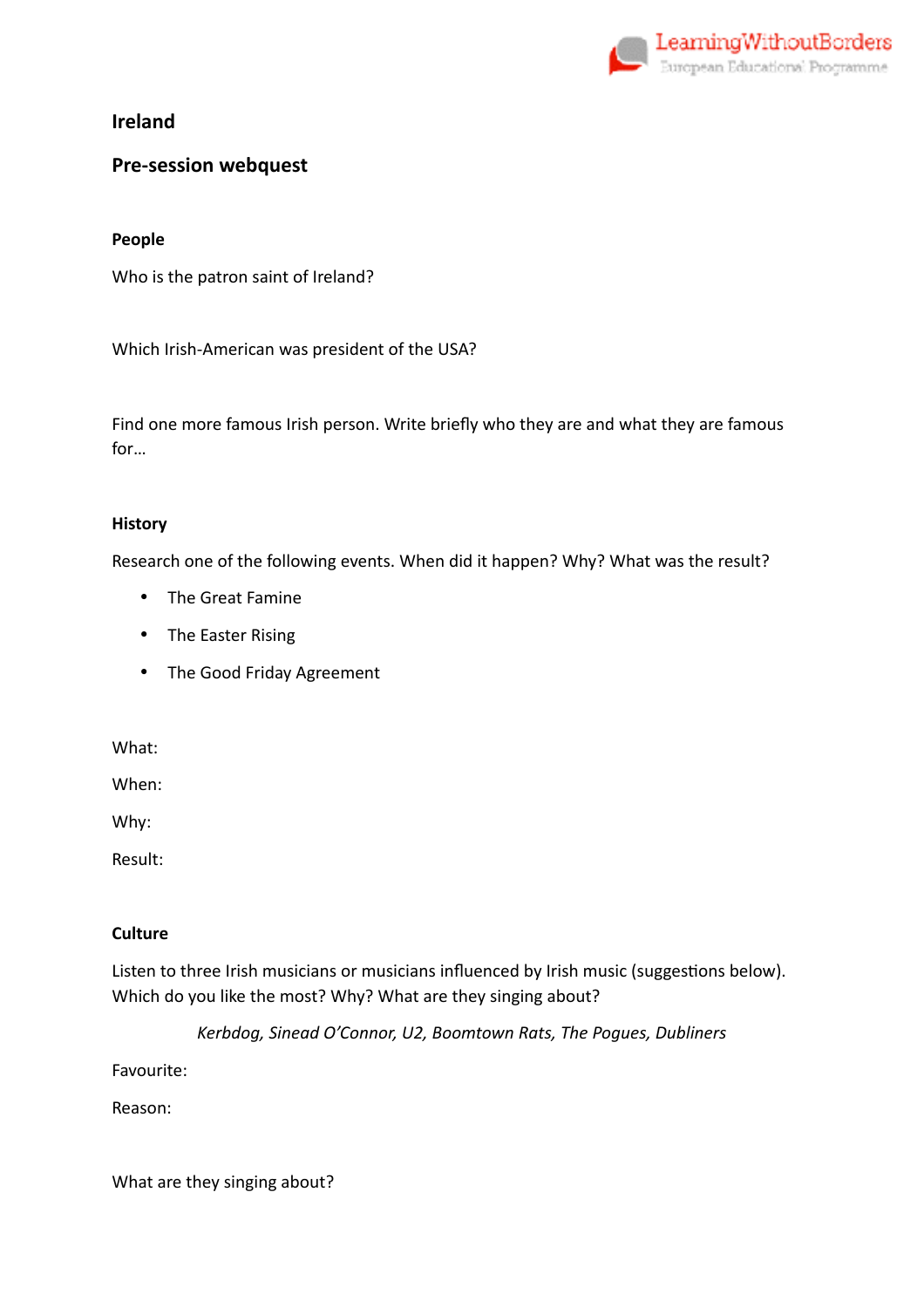

### **Post-session comprehension**

### **St. Patrick**

Put these events from the life of St. Patrick in the correct order

- o *Changed his name to Patricius and went back to Ireland.*
- o *Returned to Britain, became a monk and decided to convert the pagans.*
- o *Born Maewin Succat, a BriFsh pagan.*
- o *Heard the voice of God telling him to run away and find a ship.*
- o *Captured and sold as a slave in Ireland.*

### **Sport**

Explain, in as much detail as you can remember, how to play *either* Hurling *or* Gaelic Football

### **Use the words in the box below to complete the sentences**

|                         | Scald | Catholic       | The Shades Gaelic Protestant |  |
|-------------------------|-------|----------------|------------------------------|--|
|                         |       |                |                              |  |
|                         |       |                |                              |  |
|                         |       |                |                              |  |
| $\frac{1}{2}$<br>$\sim$ | -     | $\blacksquare$ |                              |  |

- 1. "The Troubles" were a conflict in Northern Ireland between the mainly \_\_\_\_\_\_\_ Republicans and the mainly \_\_\_\_\_\_\_\_ Unionists.
- 2. As well as English, Irish \_\_\_\_\_\_\_\_ (related to Scottish and Welsh) is still spoken today.
- 3. After a hard day at work, there's nothing like a good \_\_\_\_\_\_\_ to relax you.
- 4. Hide me! I've run away from prison and \_\_\_\_\_\_\_ are looking for me.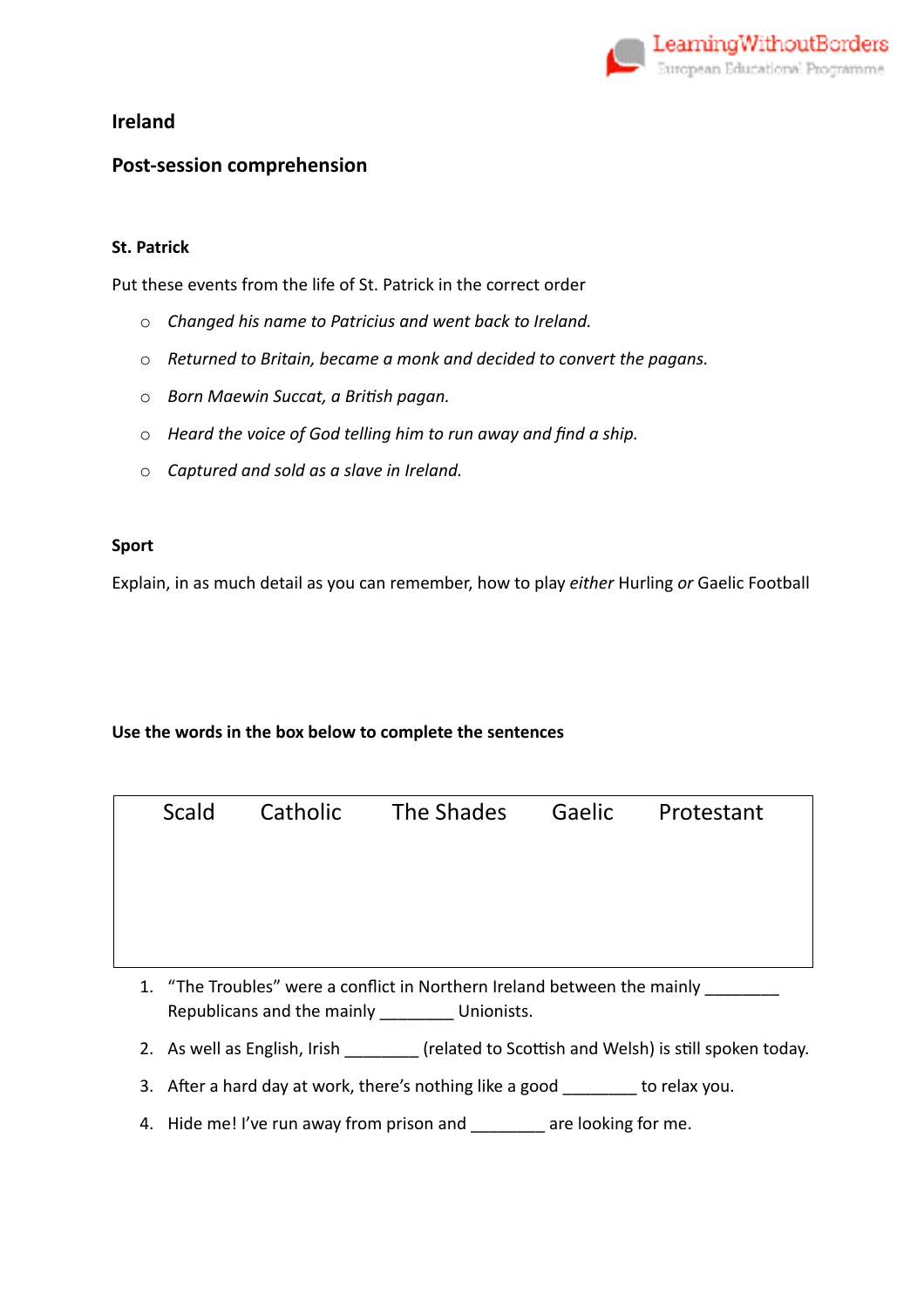

## **Reading comprehension (higher)**

### Read the article, titled "Why I Love Dublin", and answer the questions.

More than anything I love Dublin's intimacy. It's really just a big capital village, where going for a walk is as much an opportunity for socialising as actually making an arrangement to meet someone. As a travel writer, I've always played host to visitors from out of town, which means I get the chance to experience the city with an outsider's perspective, exploring those corners I often take for granted and discovering new bits to be enthusiastic about.

Even Dubliners will admit that theirs isn't the most beautiful city in the world, telling you that pretty things are as easy to like as they are to forget...before showing you the showstopper Georgian bits to prove that Dublin has a fine line in sophisticated elegance. Their beloved capital, about which they can be brutally unsentimental, has personality, which is much more important and lasts far longer. Garrulous, amiable and witty, Dubliners at their ease are the greatest hosts of all, a charismatic bunch whose soul and sociability are so compelling and infectious that you mightn't ever want to leave.

### **True or False?**

- 1. The writer loves Dublin because it is huge and busy.
- 2. The writer says she often shows around guests.
- 3. Dubliners don't mind that their city isn't particularly pretty.
- 4. Dubliners seem unfriendly at first but are nice once you get to know them.